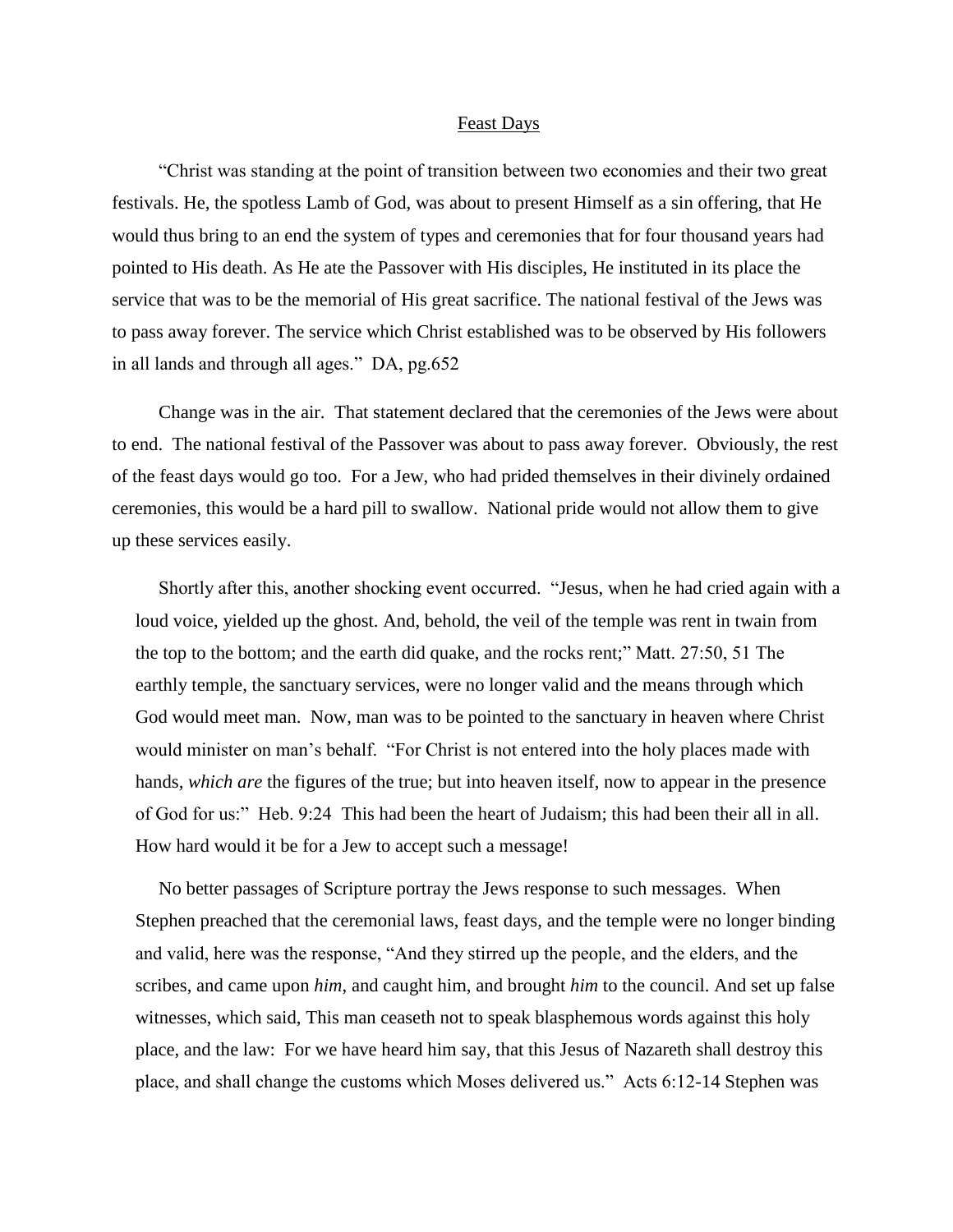brought before the Sanhedrin to answer for his 'blasphemy'. The result of his 'blasphemy' was death!!

 One other element brought these issues to a head and formed the conflict about which the New Testament centered. The other element was the conversion of Cornelius, (Acts 10) and the Gentiles in general. What message would be communicated to the Gentiles? To what or Whom would they be pointed as the means of salvation? Paul's message was very clear, ["And I,](http://www.kingjamesbibleonline.org/1-Corinthians-2-1/)  [brethren, when I came to you, came not with excellency of speech or of wisdom, declaring unto](http://www.kingjamesbibleonline.org/1-Corinthians-2-1/)  [you the testimony of God.](http://www.kingjamesbibleonline.org/1-Corinthians-2-1/) [For I determined not to know anything among you, save Jesus Christ,](http://www.kingjamesbibleonline.org/1-Corinthians-2-2/)  [and him crucified."](http://www.kingjamesbibleonline.org/1-Corinthians-2-2/) 1 Corinthians 2:1, 2 There were other people preaching as well and their message was very different. These others were Jews who professed to be followers of Christ. They didn't see what had come to an end by Christ's death. Their message to the Gentile converts was, "And certain men which came down from Judaea taught the brethren, *and said*, Except ye be circumcised after the manner of Moses, ye cannot be saved…But there rose up certain of the sect of the Pharisees which believed, saying, That it was needful to circumcise them, and to command *them* to keep the law of Moses." Acts 15:1, 5

 A decision would have to be made. Paul was preaching Christ and Him crucified. Others were preaching the ceremonial law, feast days, and circumcision. A council convened in Jerusalem and a decision was made. Acts 15:28,29 " [For it seemed good to the Holy Ghost,](http://www.kingjamesbibleonline.org/Acts-15-28/)  [and to us, to lay upon you no greater burden than these necessary things;](http://www.kingjamesbibleonline.org/Acts-15-28/) [That ye abstain from](http://www.kingjamesbibleonline.org/Acts-15-29/)  [meats offered to idols, and from blood, and from things strangled, and from fornication: from](http://www.kingjamesbibleonline.org/Acts-15-29/)  [which if ye keep yourselves, ye shall do well. Fare ye well."](http://www.kingjamesbibleonline.org/Acts-15-29/) "The Holy Spirit saw good not to impose the ceremonial law on the Gentile converts…The Gentile converts, however, were to give up the customs that were inconsistent with the principles of Christianity. The apostles and elders therefore agreed to instruct the Gentiles by letter to abstain from meats offered to idols, from fornication, from things strangled, and from blood. They were to be urged to keep the commandments and to lead holy lives. They were also to be assured that the men who had declared circumcision to be binding were not authorized to do so by the apostles." AA, pgs. 194, 195

 The Jerusalem council was very clear. The ceremonial law, which included circumcision, feast days, and sacrifices, was not binding on the Gentile converts. However, the 10